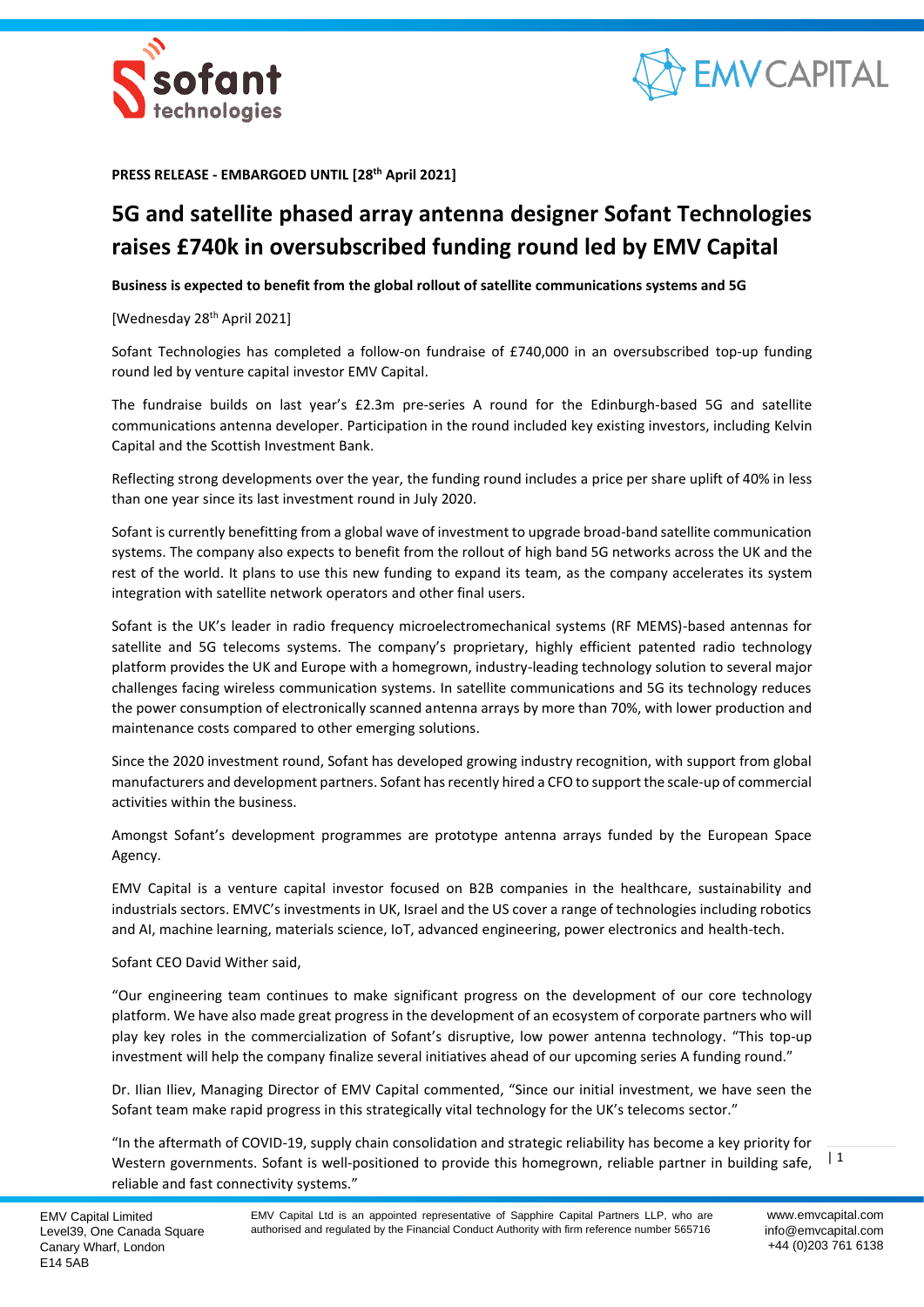



Ends

# **About Sofant Technologies**

#### [www.sofant.com](http://www.sofant.com/)

Sofant Technologies is a leading-edge radio technology company based in Edinburgh. The company is applying its proprietary RF MEMS technology to develop an extremely low power, low cost platform which solves power consumption and heat problems in 5G and satellite communications antenna systems. Sofant employs a fabless semiconductor business model which enables it to leverage long established high volume, low cost production methods. This positions Sofant to offer its customers game-changing performance with guaranteed scalability and low cost.

## **About EMV Capital**

#### [www.emvcapital.com](http://www.emvcapital.com/)

EMV Capital Ltd (EMVC) is a London-based award-winning investor focused on B2B companies in the healthcare, sustainability and industrials sectors. EMVC's investments in UK, Israel and the US cover a range of technologies including robotics and AI, machine learning, materials science, IoT, advanced engineering, power electronics and Health-Tech. EMVC's model is to develop a customized investment strategy for each company, combining its network of investors from Family Offices, Wealth Managers, Institutional VC investors and Corporate VC funds. EMVC recognizes the benefits of corporate engagement for early-stage technology companies, with EMVC's team having led and structured investments alongside some of the world's leading corporations. Where appropriate, EMVC can help companies fast-track their investment readiness through its ecosystem of advisors and service providers.

EMV Capital was acquired by NetScientific in September 2020 and remains a fully-owned subsidiary. Founded by Dr. Ilian Iliev, EMVC has a unique multidisciplinary team with expertise in venture investment, industry engagement, corporate development, corporate finance and M&A.

EMV Capital is an exclusive advisor to the EMVC Evergreen EIS Fund. EMV Capital Limited is an appointed representative of Sapphire Capital Limited, which is authorised and regulated by the Financial Conduct Authority.

EMV Capital is the winner of '[Best EIS Newcomer 2018](https://eisa.org.uk/events/eisa-awards/)' at the EIS Association Awards and the winner of '[Industry](https://growthinvestorawards.com/winners/winners-2019/)  [Rising Star](https://growthinvestorawards.com/winners/winners-2019/)' at the Growth Investor Awards 2019.

## **About Kelvin Capital**

#### [www.kelvincapital.com](http://www.kelvincapital.com/)

Kelvin Capital Ltd is a Scottish based, private investment fund, with over 220 angel investors and a diverse portfolio of 20 investee companies having made investments of over £30 million to date.

# **About Scottish Investment Bank**

For more information, additional images or interview opportunities contact:

Sofant Technologies Ltd | [www.sofant.com](http://www.sofant.com/)

 $|2$